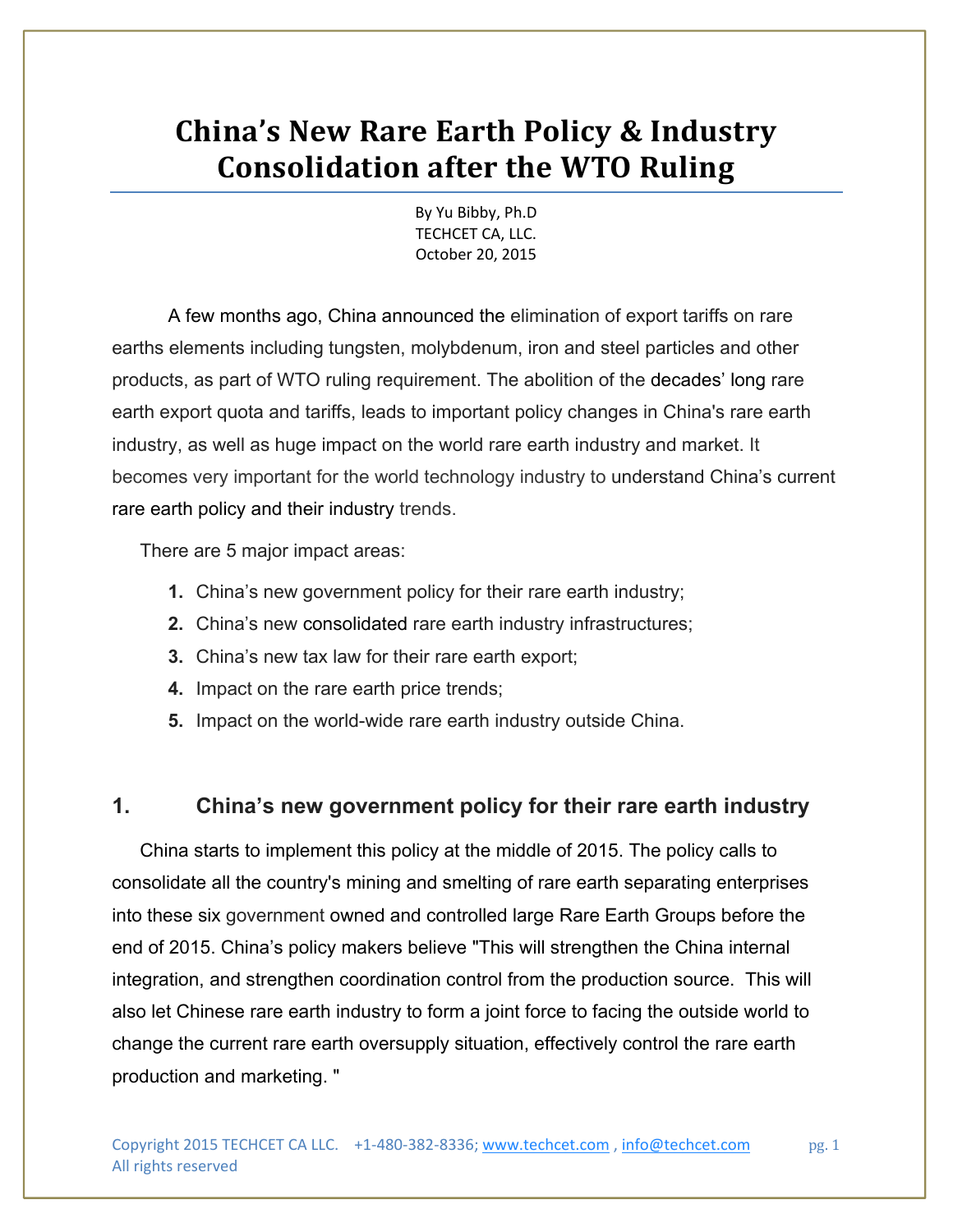China Treasury also established special funds to subsidize its Rare Earth restructure & exploitation. For example, on Aug. 2015, the Ministry of Finance issued subsidies of 458 million yuan to the Ganzhou Rare Earth Group for the development and comprehensive utilization of resources dedicated to rare earth, rare earth mine geological environment restoration of governance and large geological disaster prevention. Since 2012, Ganzhou Rare Earth Group has received total subsidies of 950 million yuan from China's Ministry of Finance for its rare earth exploitation. In 2014, the Ganzhou Rare Earth Group has the total sales of 47.673 billion yuan, with 6.142 billion yuan of total profits.

# **2. China's newly consolidated rare earth industry infrastructures**

China's Rare Earth industry enters the six State-Owned-Enterprise (SOE) groups era. Early this year, the newly formed Northern Rare Earth Group completed the integration of Baotou Steel Rare Earth in Inner Mongolia area with six other companies within the Inner Mongolia Autonomous Region, the respective companies have been incorporated into running within the framework of the Northern Rare Earth Group. The China MIIT requires Northern Rare Earth Group to integrate all the rare earth mining, smelting and separation, utilization enterprises in the Inner Mongolia area and in Gansu province. As of now, total of 28 such companies has been consolidated into one roof under the Northern Rare Earth Group.

Currently, consolidation in other part of the China is also under way. China's MIIT announced recently that it has completed the integration of the country's 77 rare earth mining permits (out of 78 total), and 77 smelting and separation enterprises (out of 99 total) into the six large State-Owned-Enterprise(SOE) groups. It is expected to complete all the consolidation tasks by the end of the year.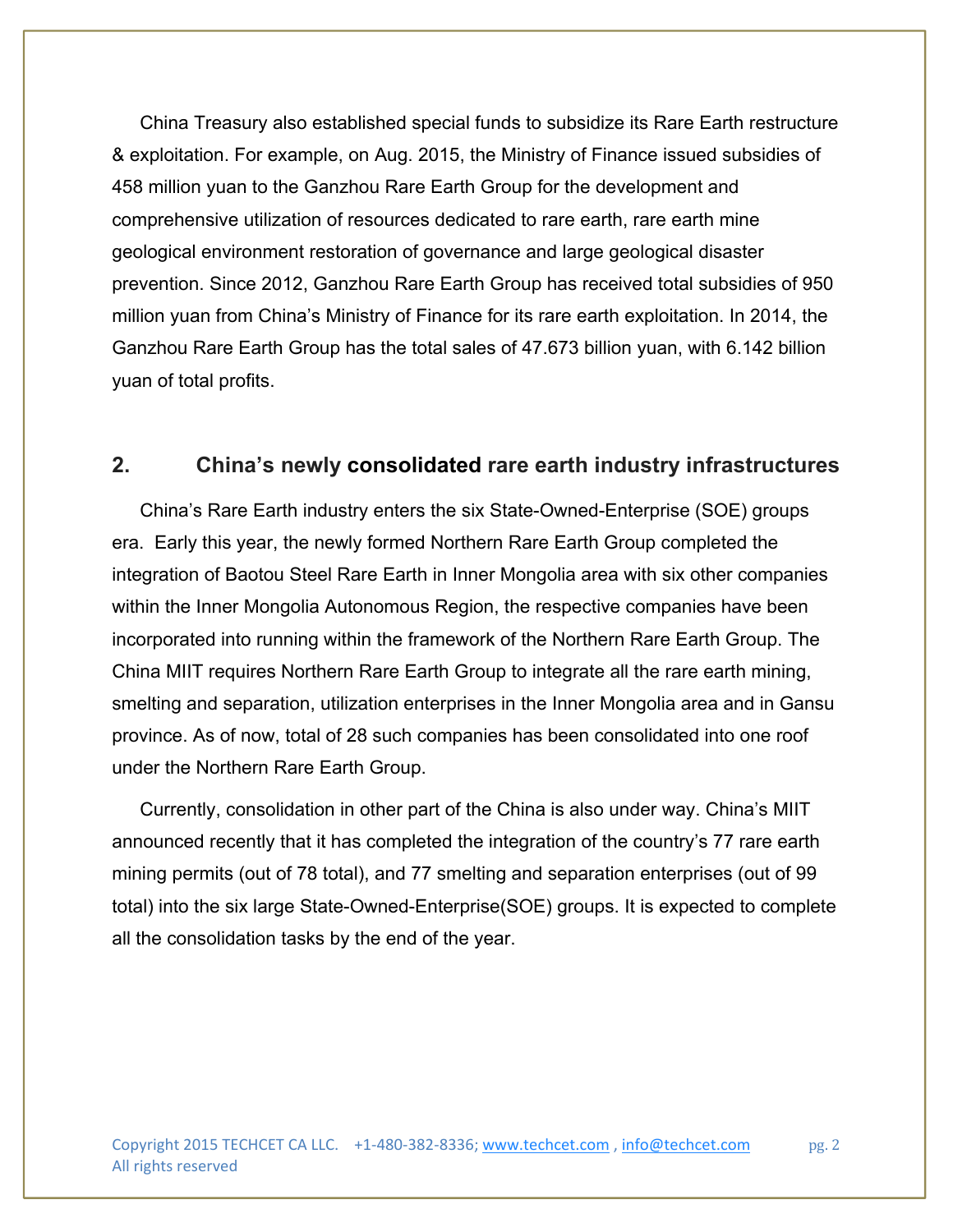### **3. China's new tax law for their rare earth export**

When China eliminated its export tariffs on rare earths elements on May 1, 2015, they also implemented a new rare earth Resource tax law. The new Resource tax, calculated by flat rates, varies by the regions and by the type of rare earths elements.

Previously China's rare earth export tariffs were based on volume shipped, i.e. 15% for light rare earth and 25% for heavy rare earth respectively. Under the new Resource tax, the tax is calculated using sales revenues, per the following formula:

#### **Resource tax = Sale Total x Resource tax rate%**

Where: Sale Total = sale amount x unit price

Resource tax rate% = 27% for all heavy rare earth in all regions

Resource tax rate% =11.5 % for all light rare earth in the Inner Mongolia region

Resource tax rate% =9.5 % for all light rare earth in the Sichuan region

Resource tax rate% =7.5 % for all light rare earth in the Shandong region

Tungsten resource tax rate % is 6.5%

Molybdenum resource tax applicable tax rate % is 11%.

The following are some of the new Resource tax rates for selected materials:

phosphor rock  $== \rightarrow 27\%$ ,

F (fluorspar) === $\rightarrow$  7.5 % to 11.5 % depend which region it comes from,

Ce (Cerium) === $\rightarrow$  7.5 % to 11.5 % depend which region it comes from,

W (Tungsten ore) === $\rightarrow$  6.5%

Molybdenum  $==$  11%.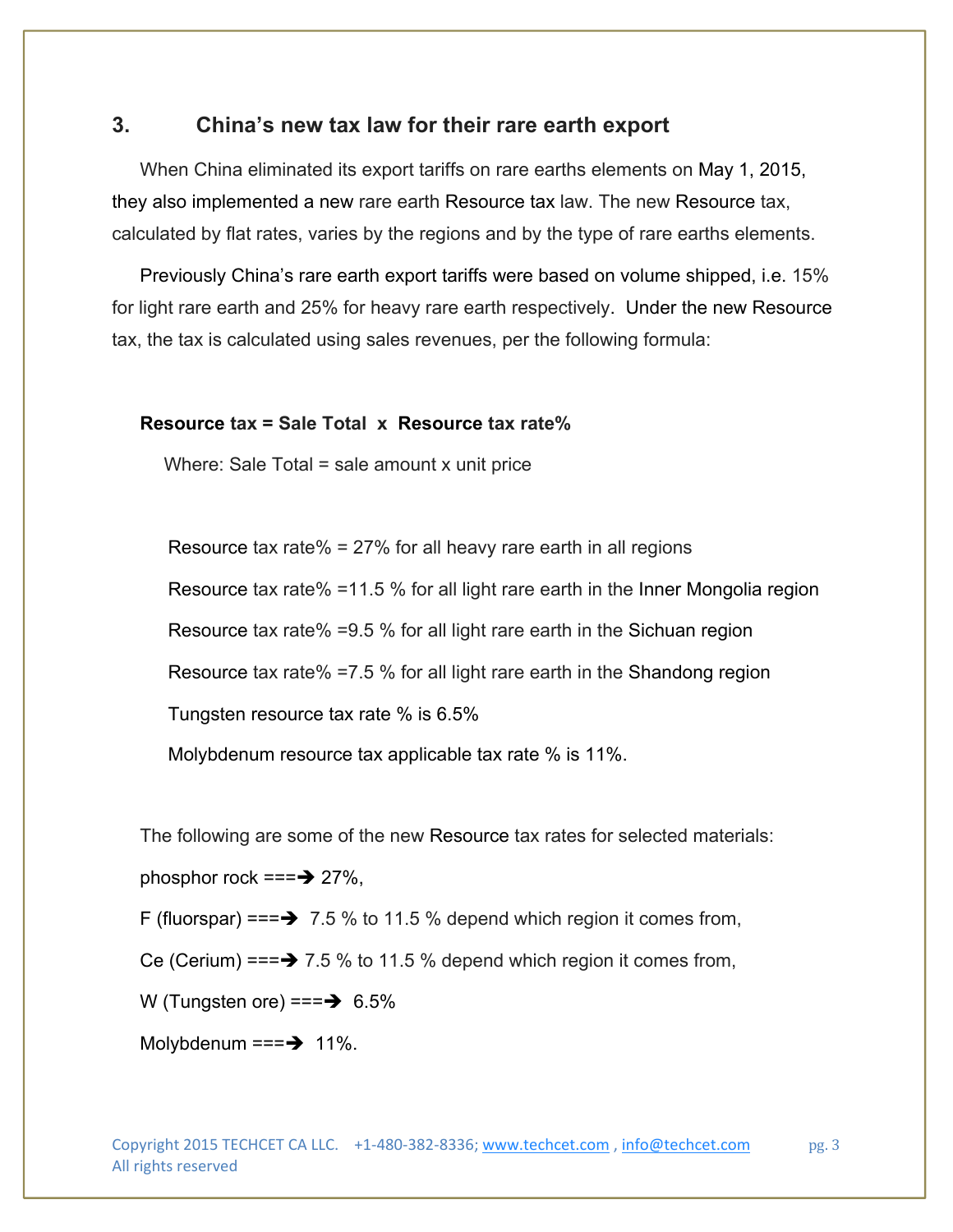The thinking behind these changes is to allow the tariffs to reflect the business growth as it is impacted by market demand, i.e. sales revenues vs. volume.

#### **4. Impact on the rare earth price trends**

Statistics released by the China General Administration of Customs show that China's July exports of rare earth 3,658 tons, more than doubled compared to last July's 1,799 tons, the highest record since last four years. This year from January to July, a total exports of 17,500 tons rare earth has been reported, which is an increase of 10.3% compared to last year.

 With the sharp rise in exports quantities, the price of the rare earth is in sharp decline. Data from the China General Administration of Customs show that the first half of this year, China's total exports of rare earths from Inner Mongolia region is 2663.8 tons, an increase of 36.5% compared to the same period of last year, while the average export price has plunged to 32,000 yuan per ton, a 34.7 drop compared to the same period of last year.

#### **5. Impact on the world wide rare earth industry outside China**

Data released by the China General Administration of Customs show that in 2014 China's total exports of rare earth are 28,000 tons , an increase of 27.3% compared to last year, However, the total exports value are 2.3 billion yuan , down 35.6% compared to last year, with the exports price 83,000 yuan per ton, the average price fell 47.8% compared to last year. The 1st quarter of this year , Inner Mongolia region exported 1009.9 tons of rare earth materials, down 7% compared to last year in the same period . the average export price is 34,000 yuan per ton , down 38.2% compared to last year in the same period.

With this kinds of price impact, many rare earth industry outside China struggles. On June 25, 2015, Molycorp, which mines rare-earth 15 elements at Mountain Pass, Calif., the only miner and producer of rare-earth elements in USA has filed for Chapter 11